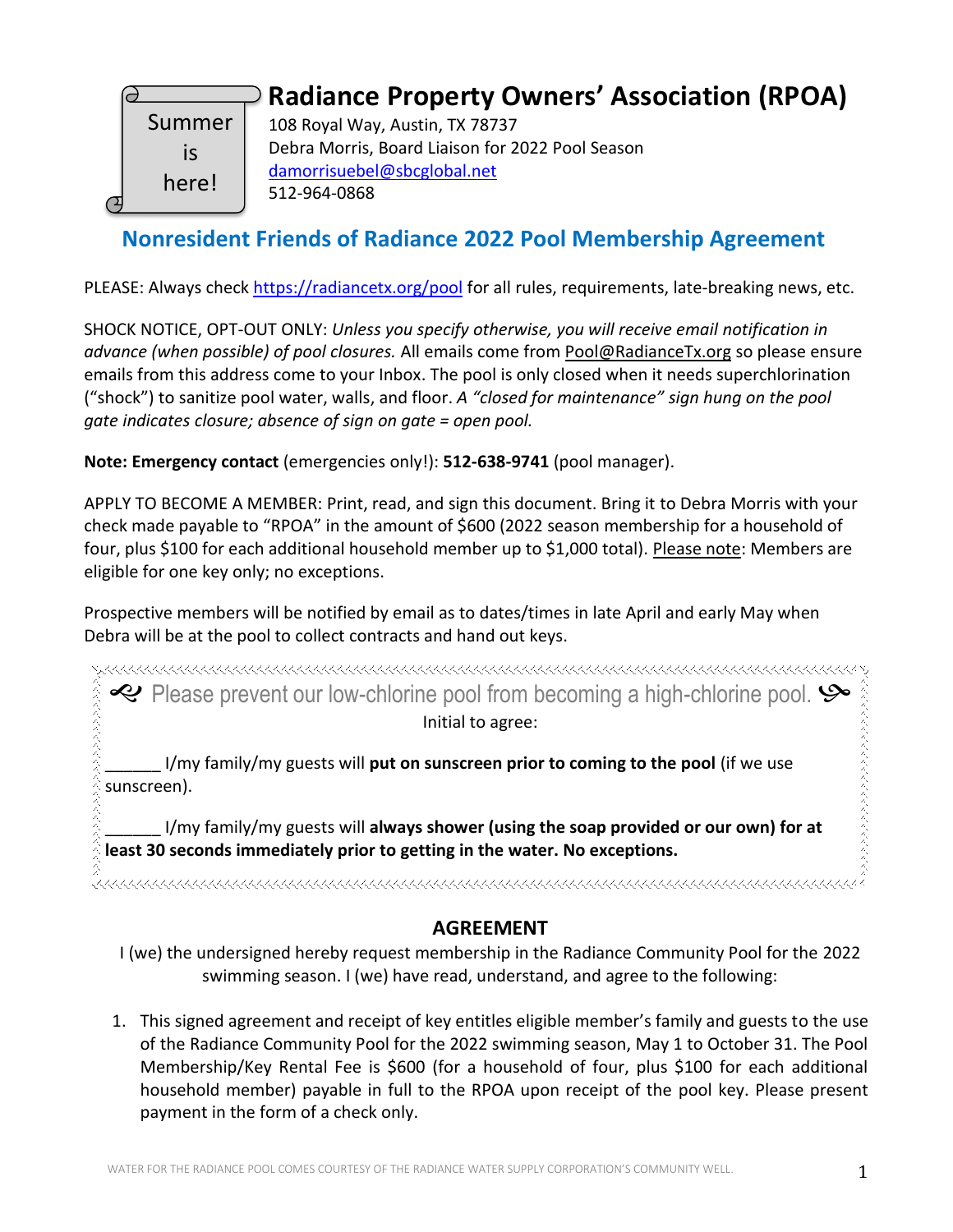

# **Radiance Property Owners' Association (RPOA)**

108 Royal Way, Austin, TX 78737 Debra Morris, Board Liaison for 2022 Pool Season [damorrisuebel@sbcglobal.net](mailto:damorrisuebel@sbcglobal.net)  512-964-0868

### **Nonresident Friends of Radiance 2022 Pool Membership Agreement**

- 2. **Member, member's family, and member's guests will abide by all Radiance Community Pool Rules posted.** These include: no rough or disruptive play; no pets; no glass; no alcohol; no smoking or vaping; no sunscreen/sunblock or tanning oils in the water (*always* shower off before entering pool; rinse dirt off feet in the foot basin provided by shower before entering pool). Use of the pool after 10 pm requires "silent swim" only. Signing this contract testifies to the member's understanding of and agreement to all pool rules detailed on the Standing and Supplemental Rules document.
- 3. **In 2022, pool rules include Supplemental Rules adopted to protect pool users against exposure to COVID-19 as far as possible, consistent with settled law and practice regarding the powers of Texas HOAs during periods of heightened risk to public health and safety.** All applicants for pool membership are required to sign a separate COVID-19 waiver (p. 3) before a key will be issued.
- 4. The pool member will abide by all pool key rental policies**. Your key is intended for use by member, family, and guests only—no loaning it out; no duplication. Please understand that loaning or duplicating your pool key are grounds for immediately revoking your 2022 pool membership.** Children under 12 may not operate the lock.
- 5. Fees for replacement of lost key: \$10 the first time, \$30 subsequently. Key shall be returned to the Pool Liaison or Community Manager at the end of the season (no later than the second Saturday in November) by mail or drop box. RPOA reserves the right to request the return of the key for just cause including, but not limited to, failure of member, member's family, or member's pool guests to abide by the rules. Pool membership/key rental fees will not be refunded in this event.
- 6. Member is responsible for repairs or replacement of any damaged Community Pool property whether such damage occurred intentionally or unintentionally by member, member's family, or member's guests.
- 7. It is recommended that no one swim at the pool alone. **Pool member, member's family, and member's guests swim at their own risk and release and waive Radiance Property Owners' Association (RPOA) and Radiance residents from any liability for injury occurring to member, member's family, and member's guests or damages to member/family/guest property. Further, member shall indemnify the RPOA and Radiance residents against damages by others resulting from this pool membership. Responsibility for any accidents or injuries lies solely with the pool member.**